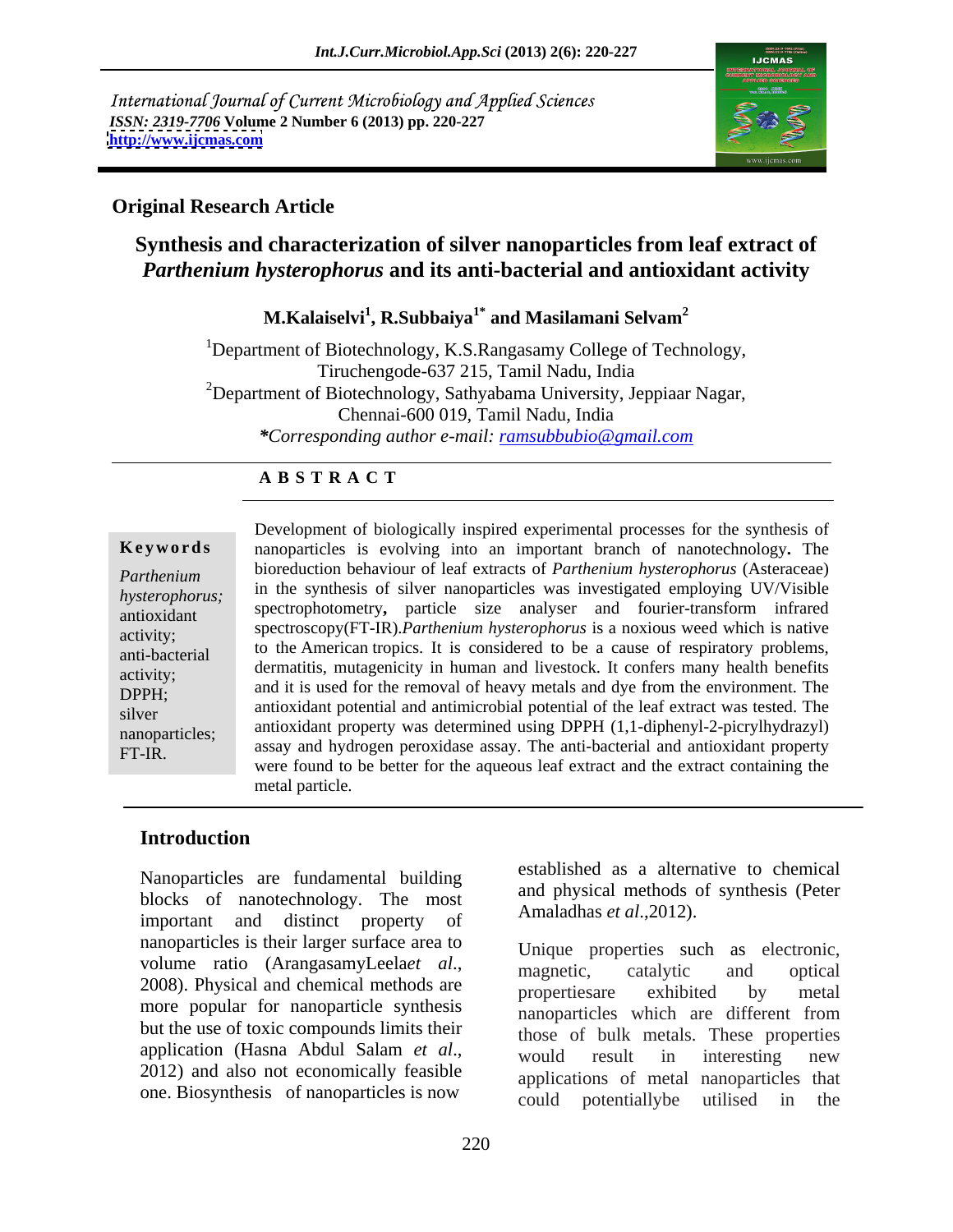biomedical sciences and areassuch as *Parthenium hysterophorus*were collected optics and electronics (Gericke *et al.*, from Tiruchengode, Namakkal district, 2006). Thus, to make use of such Tamil Nadu State, India. After that the nanoparticles, biosynthesis of plant materials were dried under shade nanoparticles is now established as a alternative to chemical and physical methods of synthesis (Hasna Abdul Salam Preparation of leaf extracts *et al*., 2012).

*Parthenium hysterophorus*is a noxious washed in distilled water for 5 min, dried, weed which is native to cut into fine pieces and were boiled in a the American tropics.The weed which 500 ml Erlenmeyer flask with 100 ml of ispopularly known as Congress weed, is an sterile distilled water up to 15 min and alien weed introduced into India as were filtered for the removal of dust (Peter contaminants in PL 480 wheat imported from the USA in the 1950s. It is considered to be a cause of respiratory problems, dermatitis, mutagenicity in human and livestock. Eradication of 10 ml of plant extract was added to the *Parthenium hysterophorus* is being carried out with variable degrees of success. Then the sample was incubated in dark for *Parthenium hysterophorus* confers many 24 hours. After 24 hours, the sample was health benefits and it is used for the measured for its maximum absorbance removal of heavy metals and dye from the using UV-Visible spectrophotometry. The environment (Seema Patel *et al*., 2011). In sample was then heat dried to obtain the addition to the above mentioned benefits, the weed is also reported as promising remedy against hepatic amoebiasis, neuralgia and certain types of rheumatism **Anti-bacterial activity** (VyomParashar *et al*., 2009)

molecules is very important in the preventing the oxidative stresses and to help in protecting the cells by scavenging the free radicals (Mohamed Imran, *et al.,* 2011).

## **Materials and Methods**

The leaves of the selected plant

from Tiruchengode, Namakkal district, Tamil Nadu State, India. After that the condition.

## **Preparation of leaf extracts**

Leaves weighing 25 g were thoroughly Amaladhas*et al*.,2012).

## **Synthesis of silver nanoparticles**

aqueous solution of 1mM Silver Nitrate. measured for its maximum absorbance synthesized silver nanoparticles characterization(Figure 1).

# **Anti-bacterial activity**

Molecules that are capable of preventing was determined by well diffusion method the oxidation of other molecules are for *Salmonella typhi, Pseudomonas* known as antioxidants. The role of these *aeruginosa, Staphylococcus aureus* and treatment of various diseases. The basic inoculated by spread plate method. function of these molecules is to help in Gentamycin disc was used as standard Anti-bacterial activity of aqueous extract spp. The cultures were control and distilled water was used as control for the extract. The plates were then incubated for 24 hours at 37°C.

## **Antioxidant activity**

**Collection of sample** was determined by DPPH assay and Antioxidant property of the leaf extract Hydrogen Peroxidase assay.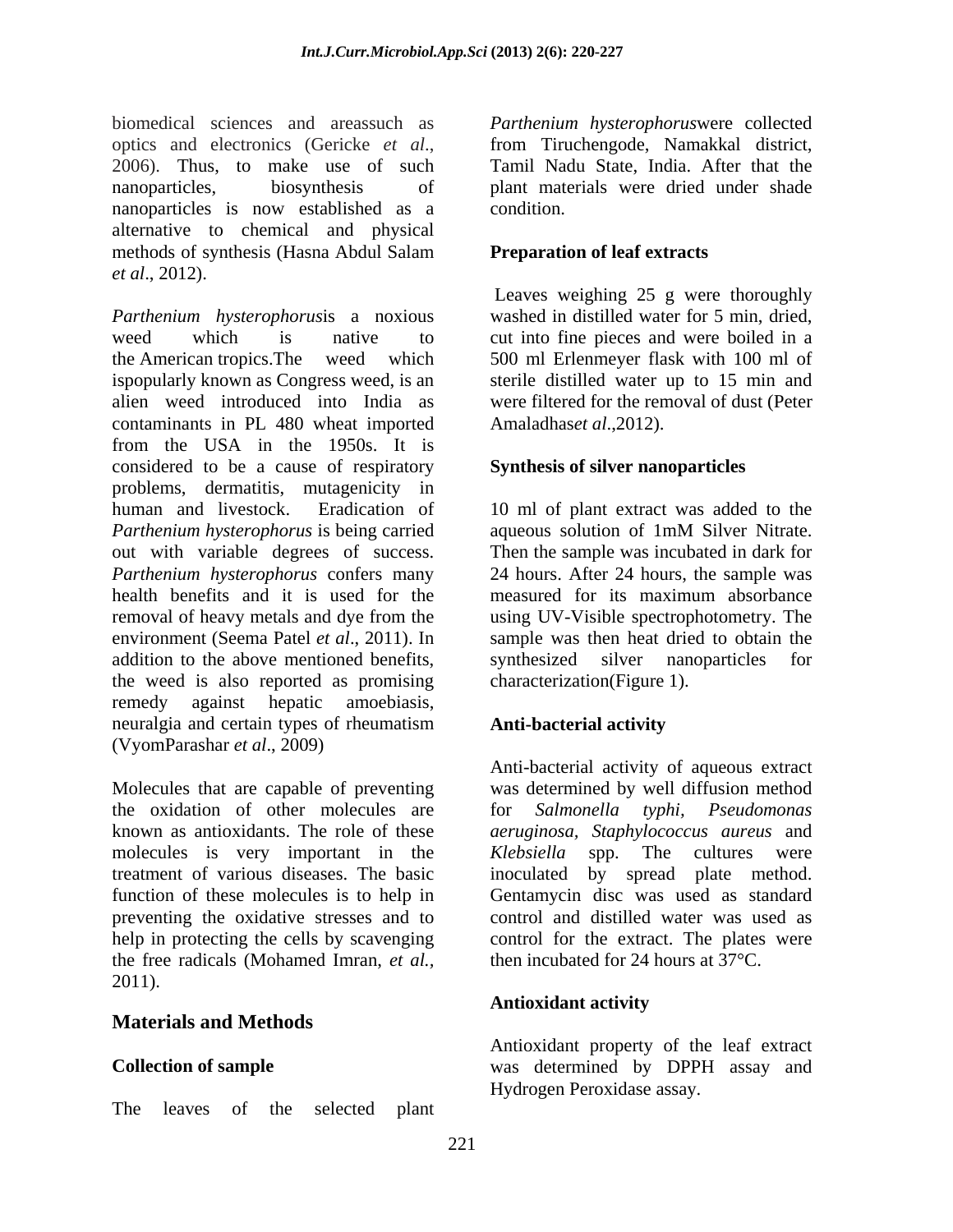**Figure.1** Observed color change of the solution after incubation



*P.hysterophorus*+silver nitrate *P.hysterophorus*+silver nitrate

The free radical scavenging ability of the evaluated. 1ml of 0.1mM DPPH in ethanol plant extracts varying in concentrations from  $50-250\mu$ g / $\mu$ l, 1ml ethanol and 0.95 ml Tris HCl were added. The mixture was left for 30 minutes and the absorbance was measured at 517 nm. The DPPH free  $\%$  of inhibition =  $\frac{1}{2}$  =  $\frac{1}{2}$   $\frac{1}{2}$   $\frac{1}{2}$ radical scavenging activity was conducted to the conduct of the scavenging activity was subsequently calculated.

% DPPH radical scavenging  $=$  -----------------  $X100$ Control OD

To the different concentrations of the plant

After 24 hours



**DPPH assay (Rajan Rushender** *et al***.,** extracts ranging from 20-100 µg /µl the **2012)** extracts against DPPH free radical was kept at room temperature for 10 minutes was prepared. To that prepared solution 230nm using UV-visible hydrogen peroxide prepared with phosphate buffer (pH 7.4) was added in the volume of 0.6ml. then the mixture was and the absorbance was measured at 230nm using UV-visible spectrophotometer.

$$
\% \text{ of inhibition} = \frac{\text{Control OD} - \text{sample OD}}{\text{Control OD}} \times 100
$$

### Control OD- sample OD **CALCALCATE CONTROL** CONTROL Systems and the systems of the systems of the systems of the systems of the systems of the systems of the systems of the systems of the systems of the systems of the syste **Characterization of the synthesized silver nanoparticles**

### **UV-Vis spectrophotometry analysis**

**Hydrogen Peroxide assay (Sarvajeet**  The sample was observed under UV-Vis **Singh Gill** *et al*, 2010) spectrophotometer (Hitachi-2900) for its maximum absorbance and wavelength to confirm the reduction of Silver nitrate.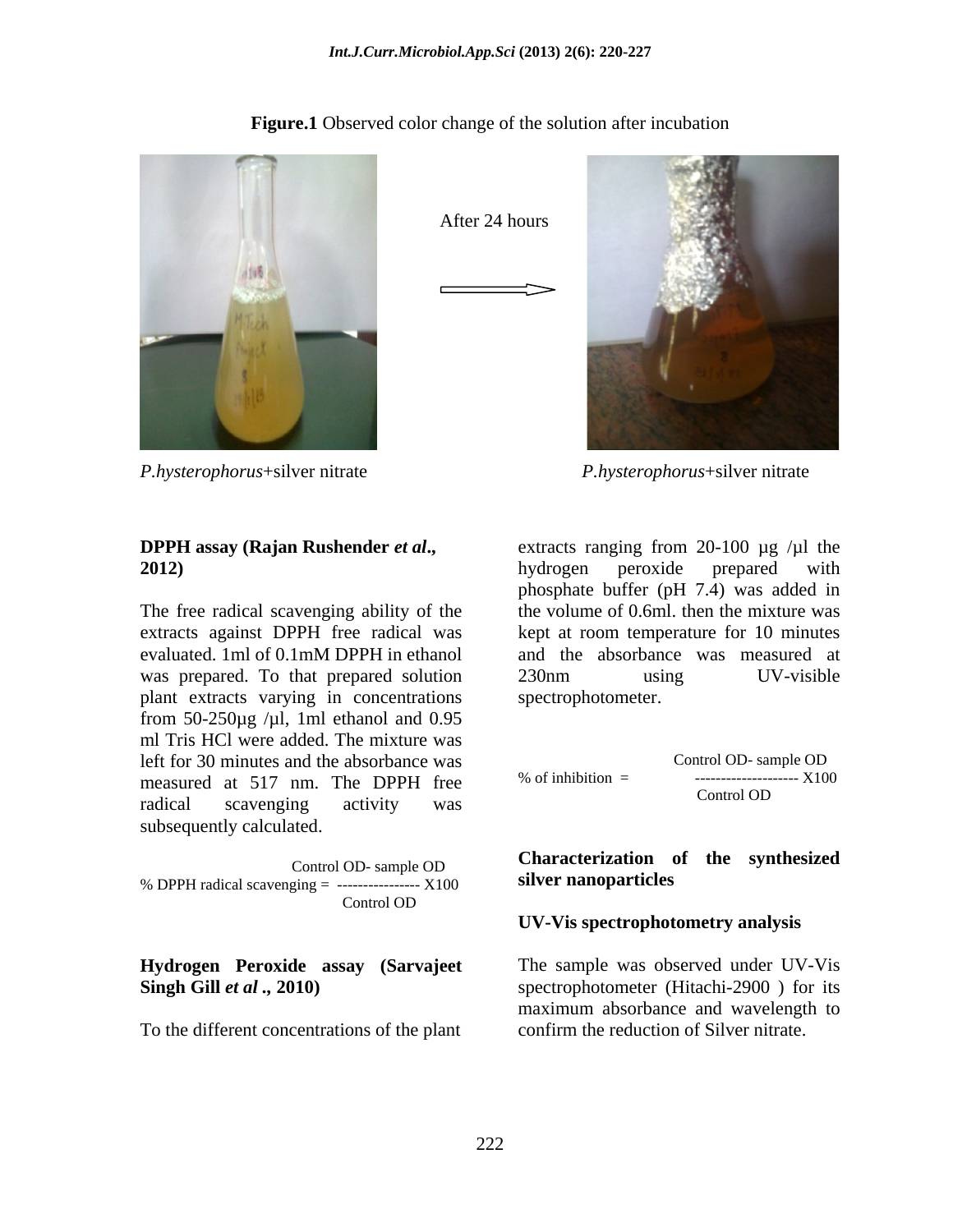Particle size analyser gives information

# **Fourier-Transform Infrared**  species in the work carried out by **Spectroscopy (FT-IR)** Malarkodi and Manoharan (2013)

Infrared Spectroscopy gives information **Antioxidant activity** on the vibrational and rotational modes of motion of a molecule and hence an The antioxidant activity of the plant important technique for identification and extract was studied using DPPH assay and characterization of a substance. The Hydrogen peroxide assay. The antioxidant particles were analyzed under FT-IR for activity was found to be better for the

# **Results and Discussion**

## **UV-Vis spectrophotometry analysis**

The sample was found to show the peak at 354nm which confirms the reduction of silver nitrate to silver nanoparticle. The wavelength which had obtained varies slightly to the peak value mentioned in the confirmed the synthesis of silver work carried out by Vyom Parashar *et al.*,<br>(2009) in which the wavelength was found<br>analyzing the result it has been found that to be 374nm. The graph obtained is shown

The leaf extract was found to exhibit a anti-bacterial activity against four species along with the reduced metal ( Figure 3)

Wen-Ru Li *et al*., (2011) had stated in their in their work that the silver nanoparticles can act against both the gram positive and gram negative species of bacteria. The result obtained in this work also states the same that the synthesized nanoparticle can act against found to have the stretching at 3745cm<sup>-1</sup> both the species. In addition to the result obtained by them it was also found that the

**Particle size analyser (PSA)** crude leaf extract of the plant *Parthenium* about the size of the synthesized silver The result obtained against *Pseudomonas*  nanoparticle form the leaf extract. *aeruginosa* was found to be in line with *hysterophorus* could also act against the four species that were used in this work. the result obtained against the same

# **Antioxidant activity**

the size conformation. higher concentration of the of the leaf extract( Figure 4).

## **Particle Size Analyser**

Particle size analyser has been used to detect the size of the synthesized nanoparticle (Figure 5).

figure .2. 25 nm in size. The particles areanalysed Anti-bacterial analysis which indicates the 50% diameter of the of bacteria in both the crude form and analyser. The result obtained is in line Result of the particle analysis has confirmed the synthesis of silver nanoparticles from the leaf extract. On analyzing the result it has been found that the particle synthesized ranges from 5nm based on the "mass median diameter" which indicates the 50% diameter of the particle comprising of smaller particles. The particles will considered as spherical while it is analysed in particle size analyser. The result obtained is in line with the size of the silver nanoparticle represented in the review paper published by Xiangqian Li *et al*., (2011).

## **Fourier - Transform Infrared Spectroscopy analysis**

The synthesized silver nanoparticles were found to have the stretching at 3745cm<sup>-1</sup> -1 which shows the presence of O-H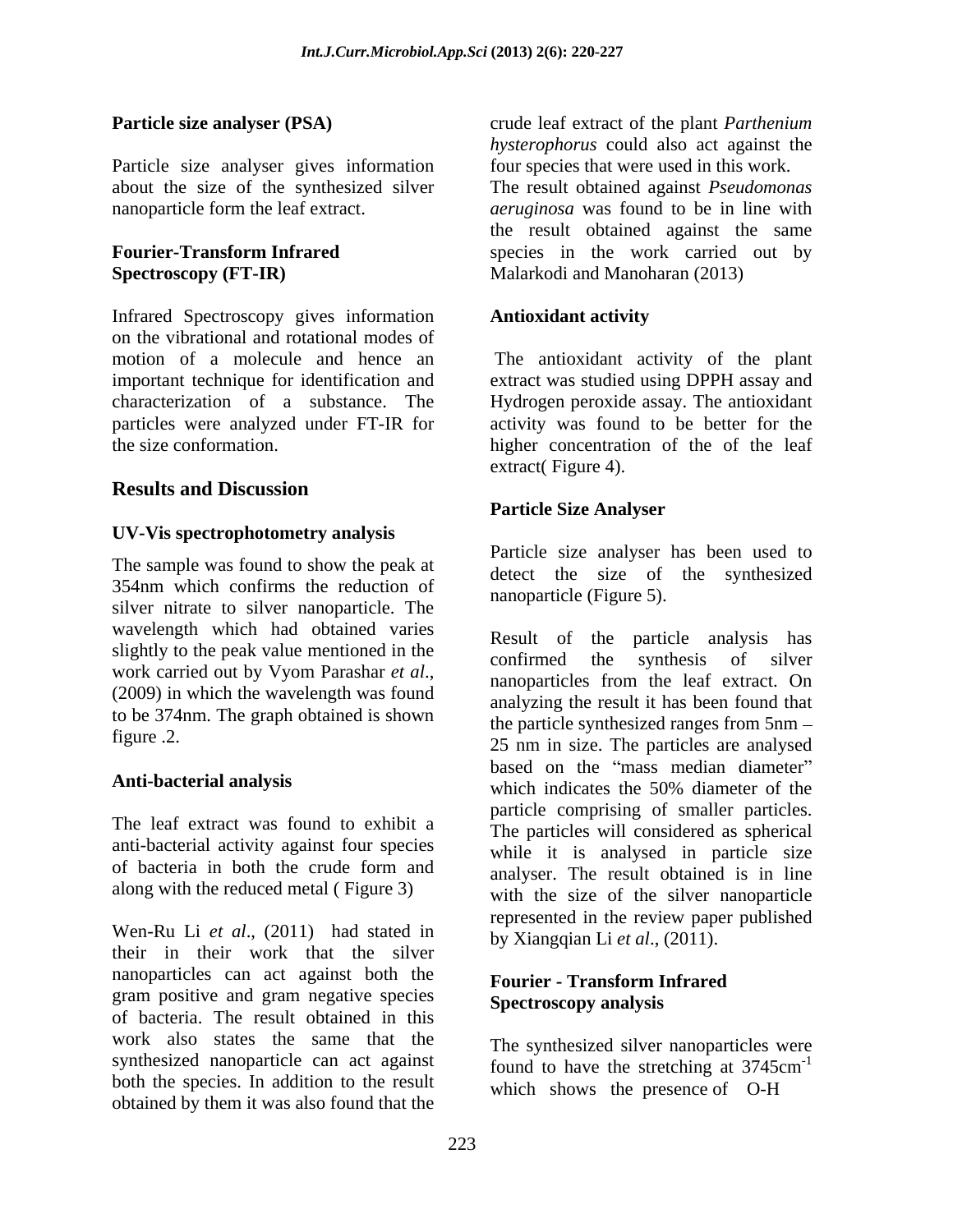

**Figure.2** Graph indicating the conversion of silver nitrate to silver nanoparticle

**Figure.3** Antibacterial activity of silver nanoparticles against *Klebsiella pneumoniae, Pseudomonas aeruginosa, Staphylococcus aureus, Salmonella typhi*







 *Staphylococcus aureus Salmonella typhi*

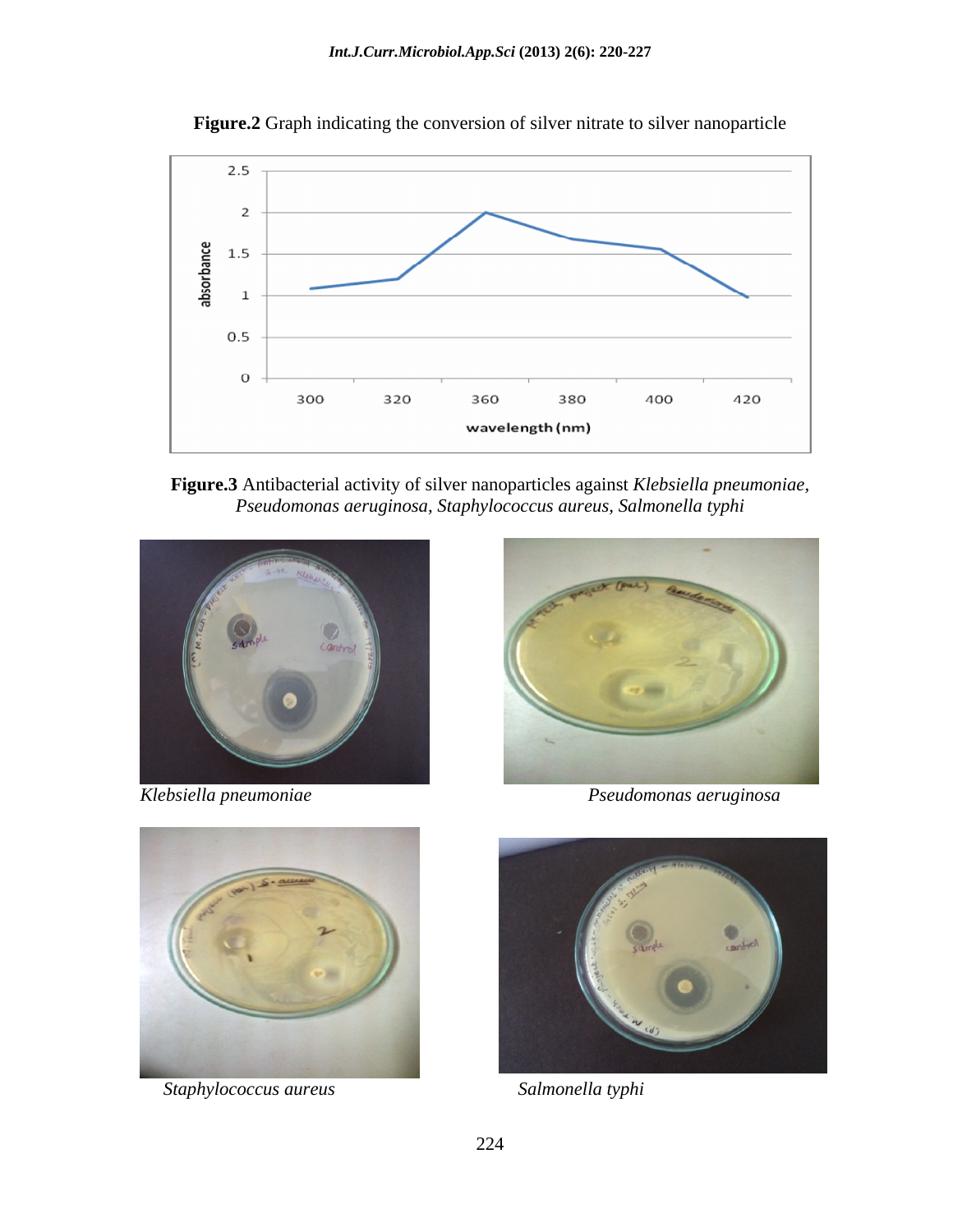

**Figure.4** Antioxidant activity of the *Parthenium hysterophorus*



**Figure.5** Particle analysis indicating the size of the synthesized silver nanoparticles

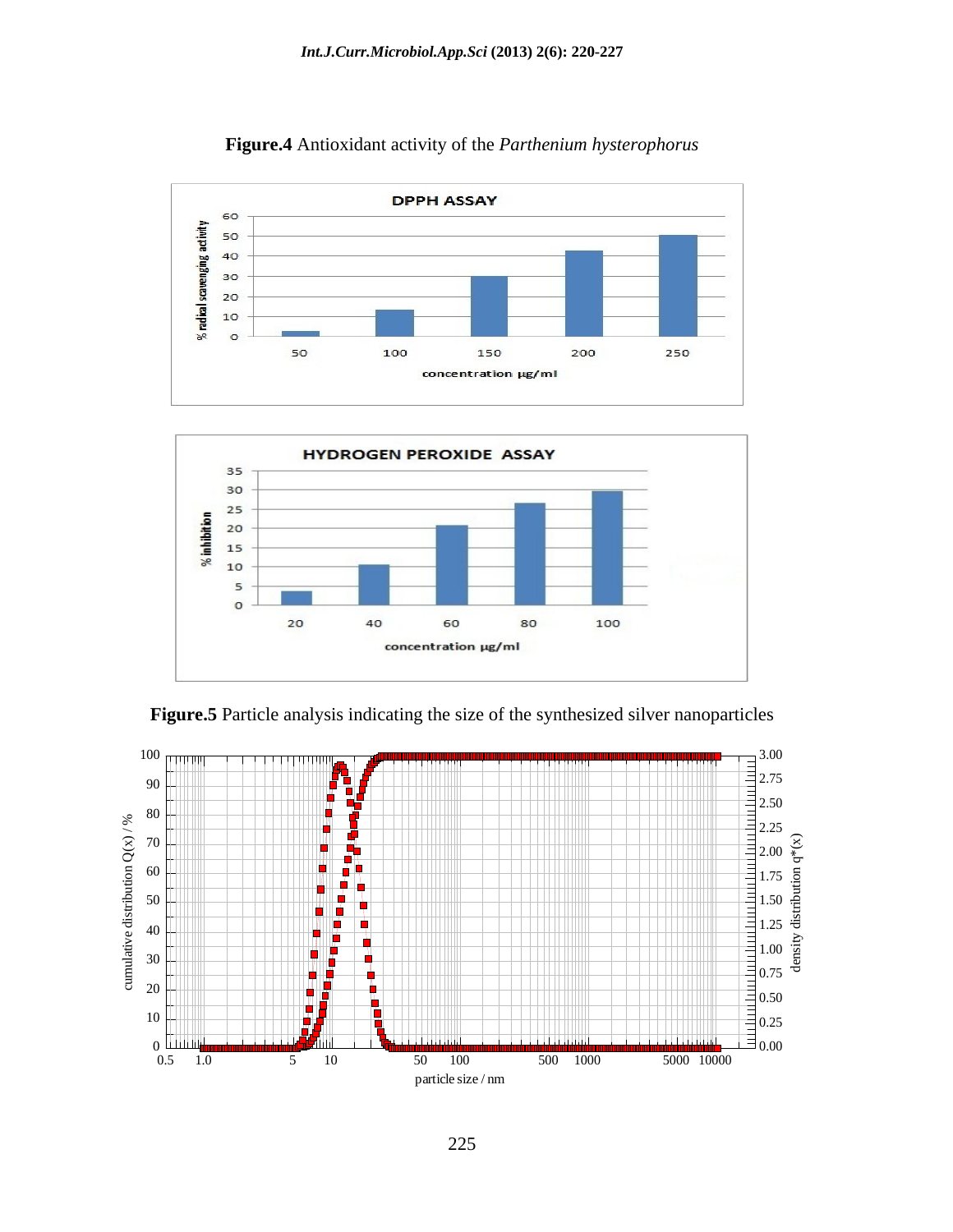

**Figure.6** FT-IR image of the synthesized silver nanoparticles

functional group with free hydrogen and confirms that *P.hysterophorus* is having functional groups that are present in the

The foregoing work proved the **Acknowledgement** capability of using biomaterialtoward the synthesis of silver nanoparticle, by adopting the principles of green Management, Head, Department of chemistry.Synthesized silver nanoparticles from *P.hysterophorus* shows the effective antibacterial, and antioxidant activity. With the help of result obtained from their encouragement and constant support initial characterization plant extract shows the excellent activity on silver nitrate. It

the stretching at  $1245 \text{cm}^{-1}$  showsthe the excellent capability to synthesize the presence of C-N group. Different silver nanoparticles. Therefor further study synthesized particle indicates that it can be having the capability to inhibit the cancer used for various application purposes cells. So that should be carried out as *in*  (Figure 6).  $vitro$  study. is needed to check that this plant extract is *vitro* study.

### **Acknowledgement**

authors are thankful to, Management, Head, Department of Biotechnology, Department of Nanotechnolgy, K.S.R College of Technology, Tiruchengode, their encouragement and constant support to to carry out this work.